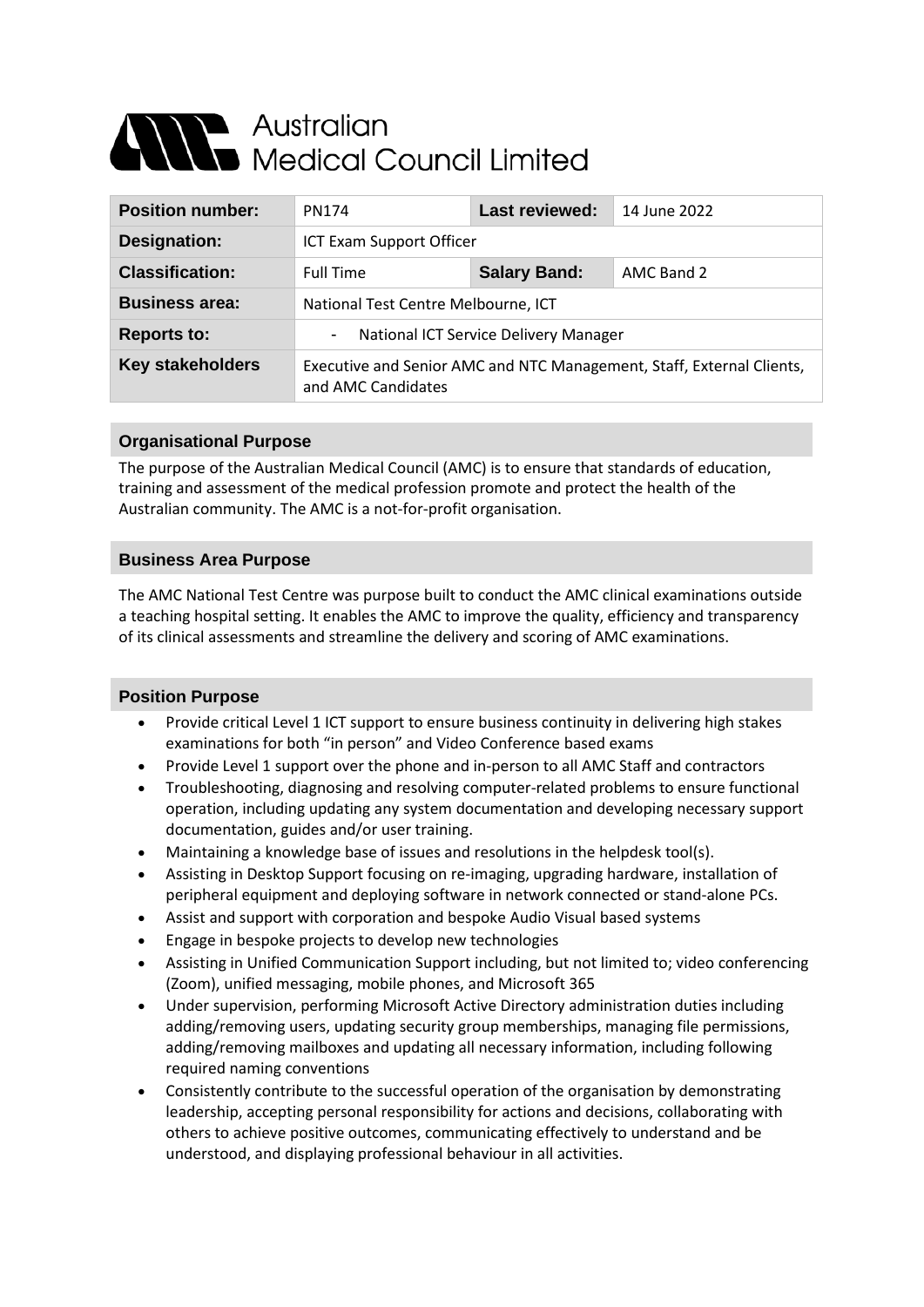• Proactively support continuous improvement in the work, team, and the organisation through being innovative, displaying critical thinking, and being responsive to the needs of customers and stakeholders

## **Position Responsibilities**

1. Work with management across both the National Test Centre and Canberra office, to deliver AV Solutions to meet business requirements.

2. Consistently contribute to the successful operation of the organisation by demonstrating leadership, accepting personal responsibility for actions and decisions, and collaborating with others to achieve positive outcomes.

3. Communicate effectively to understand, be understood, and demonstrate professional behaviour in all activities.

4. Proactively support continuous improvement in the work, team, and the organisation through being innovative, displaying critical thinking, being responsive to the needs of customers and stakeholders, and remaining abreast of continual technological advancements and industry best practice.

5. Actively seek out opportunities to expand work related knowledge and improve personal and technical skill sets.

6. Perform the day-to-day work activities of NTC technology and operational requirements, including the timely delivery of quality outcomes, particularly during the performance of examinations and use of the facility by external clients.

7. Mentor junior ICT staff in the operational tasks of successfully running the AMC clinical examinations as well as external client examinations.

#### **Position Key Results Areas**

1. ICT Support

Troubleshoot and identify faults across technology systems, particularly during exams, and provide fast rectification solutions according to business continuity plans.

2. ICT Maintenance

Support and maintain a preventative maintenance program of technology systems to maintain warranties and ensure systems meet high availability requirements.

3. Development

Support and assist with developments for new systems or prototype systems to improve production and support the NTC research and development projects.

#### **Key Selection Criteria**

Robust knowledge regarding the administration and troubleshooting of:

- Demonstrated skills in the installation, testing, troubleshooting and maintenance of PCs, printers, software and information system security.
- Demonstrated previous experience in a customer-facing role, preferably in providing technical advice to end users.